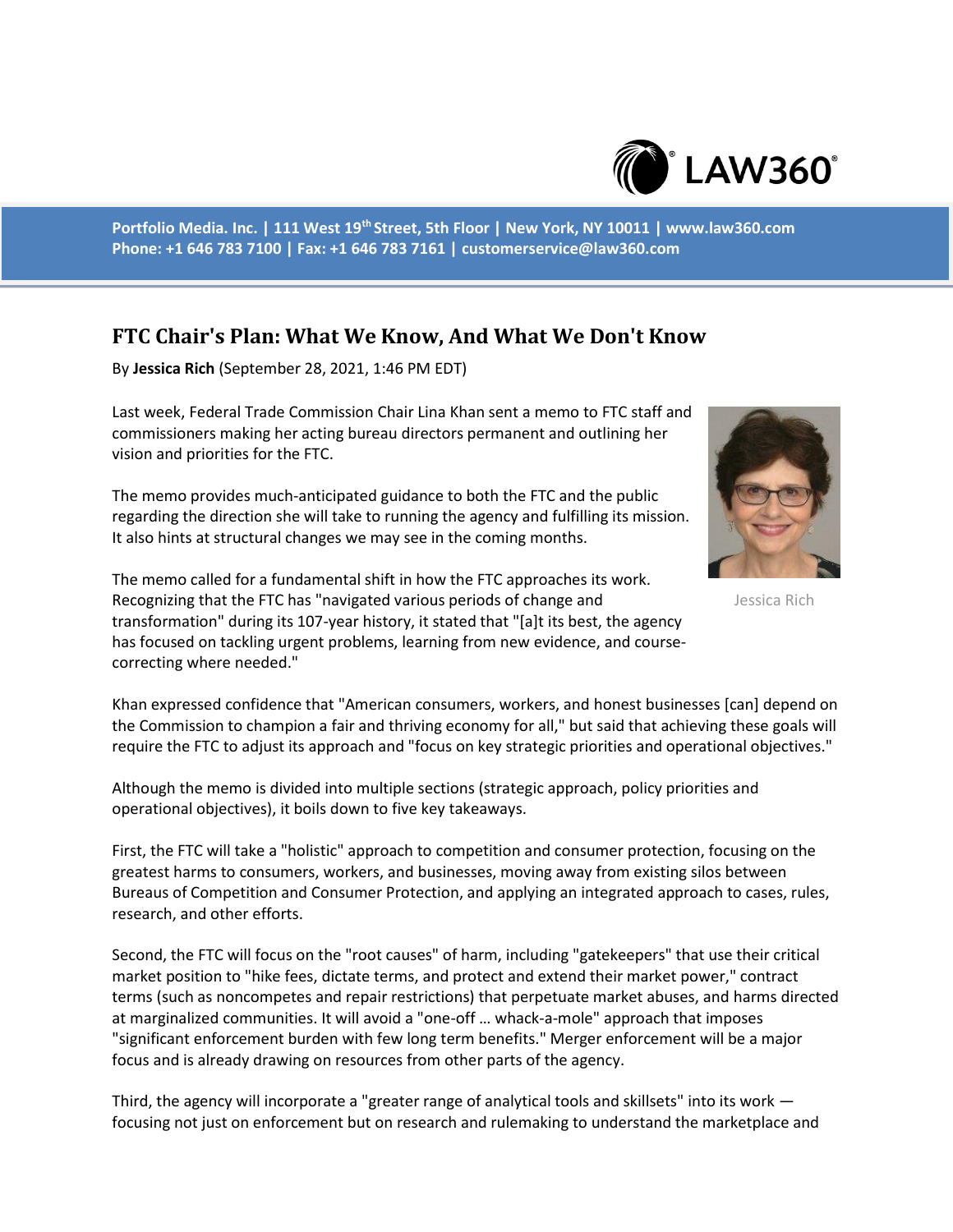target harmful practices before they occur. To accomplish this work, the agency will bring on additional technologists, data and financial analysts, and experts from "outside disciplines" (the suggestion being that there will be fewer attorneys, as well as perhaps more short-term employment arrangements).

Fifth, to "democratize" the agency and ensure that it is reaching communities across the country, the agency will "expand [its] regional footprint" and "fill out [its] ranks by "taking advantage of a national pool of qualified candidates." In other words, more personnel will be allocated to the agency's existing regional offices (and potentially new ones).

The memo provides more detail as to the chair's ambitious agenda than anything she has said or written since her appointment in June. It also builds on themes — strategic use of resources, focus on root causes of harm, breaking down silos — that have long been important priorities at the agency, given its small size and vast mission.

However, her plans and proposals leave many questions unanswered. For example:

The memo does not even mention the new \$1 billion privacy bureau that the U.S. House of Representatives just voted to create for the agency. Does she support this idea, which would give the agency triple its current budget for its signature privacy program?

Khan's call for greater coordination between the bureaus has been a refrain among agency leaders for decades, but it is difficult to fix this problem under the current agency structure. Is she planning to make any organizational and structural changes to break down the walls between the bureaus?

The memo suggests that Khan will significantly reshape the FTC's workforce by allocating more staff to the regional offices and increasing the proportion of nonlawyers (technologists, analysts, outside experts) at the agency. Will she make these changes incrementally or through reassignments and buyouts, and how will this affect the agency's expertise, morale and productivity?

In shifting more resources toward rulemaking and research, Khan seems to want to transform the FTC from an enforcement agency into a regulatory one. However, one major obstacle is that the FTC's inherent rulemaking authority (so-called Magnuson-Moss rulemaking) is highly cumbersome, taking as long as nine years to produce rules. While the agency recently amended its rules to expedite certain steps, rulemakings under this process will still take years to complete. Will the FTC really be able to regulate effectively under these procedures?

Finally, the memo contains some references that clearly have significance but are puzzling. For example, it refers to "the growing role of private equity and other investment vehicles" that may distort ordinary incentives and facilitate abuses that harm marginalized communities. Is private equity and investment really within the ambit of the FTC, and is Khan coordinating with the U.S. Securities and Exchange Commission and other financial regulators?

Also, her pointed reference to protecting "workers and independent businesses as well as consumers" requires more explanation than is given in the memo. Is she signaling a fundamental shift in the agency's focus or merely underscoring the need to examine and understand the marketplace as a whole?

In addition, it's not clear what exactly she means by "one off … whack-a-mole" enforcement. If she means that the FTC should stop bringing cases against smaller entities as opposed to "gatekeepers," that will leave consumers exposed to considerable fraud and deception.